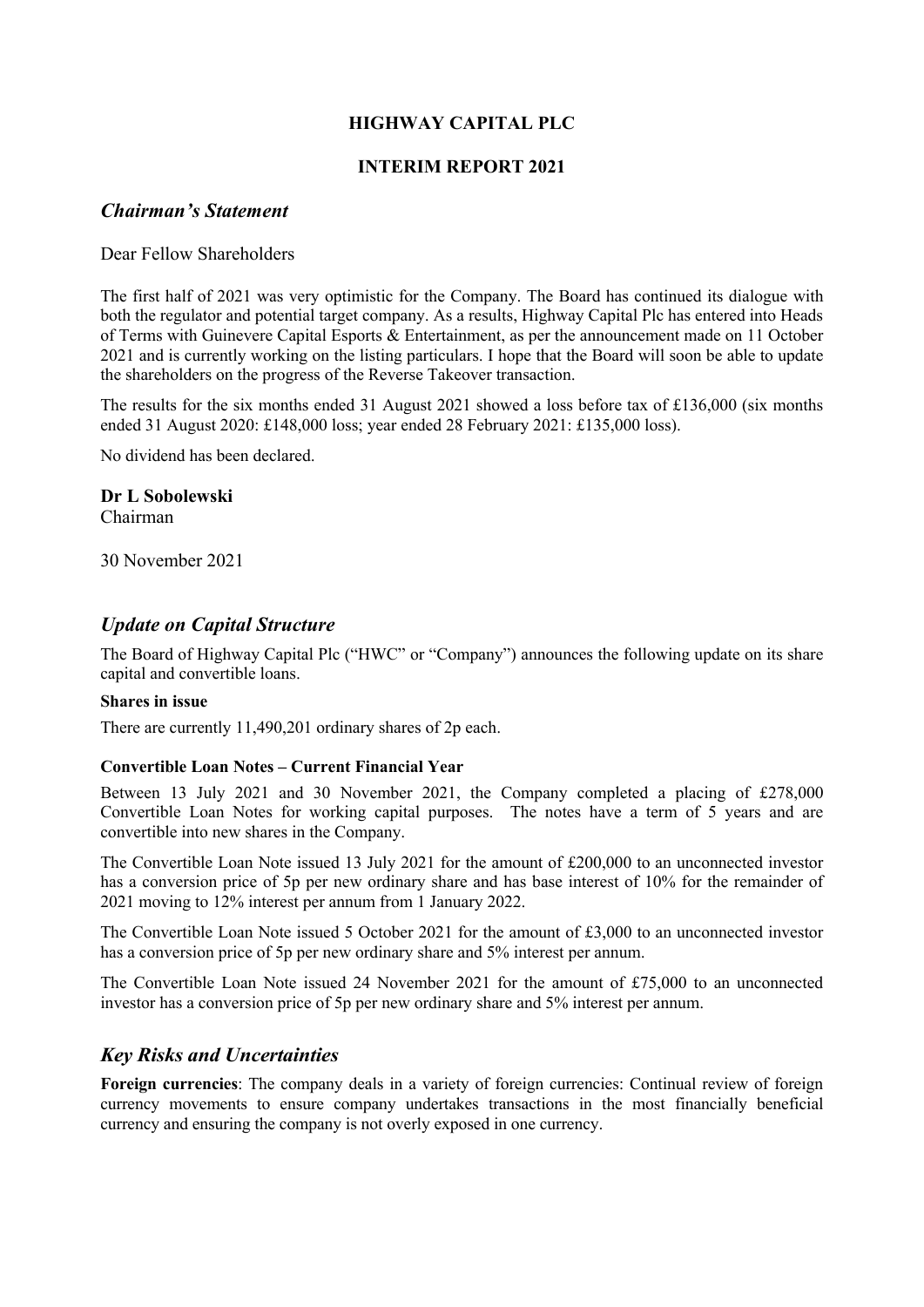**Brexit**: Changing legislative environment between post Brexit UK and EU may place additional regularity burdens on the company which make it more difficult to operate with EU based companies to investments with Europe: Reviewing strategies to monitor and address the Brexit negotiations and outcomes.

**Covid-19**: The Pandemic may impact the Company's ability to execute an acquisition. However, the Directors will review, on an ongoing basis, the options for the Company, including raising additional funds.

| <b>Statement of comprehensive</b><br>income                 |                | 6 months ended<br>31 August 2021 | 6 months ended<br>31 August 2020 | <b>Year ended</b><br>28 February 2021 |
|-------------------------------------------------------------|----------------|----------------------------------|----------------------------------|---------------------------------------|
|                                                             | <b>Notes</b>   | (unaudited)<br>f'000             | (unaudited)<br>f'000             | <i>(audited)</i><br>f'000             |
| Management fees                                             |                |                                  |                                  | 165                                   |
| Administrative expenses                                     |                | (136)                            | (148)                            | (299)                                 |
| Operating loss                                              | $\overline{2}$ | (136)                            | (148)                            | (135)                                 |
| Interest receivable                                         |                |                                  |                                  |                                       |
| Amounts written back/(off)                                  |                |                                  |                                  |                                       |
| investments and loans                                       |                |                                  |                                  |                                       |
| Profit/(loss) on ordinary activities                        |                | (136)                            | (148)                            | (135)                                 |
| before taxation                                             |                |                                  |                                  |                                       |
| Tax on profit or loss on ordinary                           |                |                                  |                                  |                                       |
| activities                                                  |                |                                  |                                  |                                       |
| Profit/(loss) for financial period and                      |                | (136)                            | (148)                            | (135)                                 |
| total comprehensive income                                  |                |                                  |                                  |                                       |
| Basic profit/(loss) per share                               | 3              | (1.19)p                          |                                  |                                       |
| Diluted profit/(loss) per share                             |                |                                  | (1.29)p                          | (1.17)p                               |
|                                                             | 3              | (1.19)p                          | (1.29)p                          | (1.17)p                               |
| Basic profit/(loss) per share from<br>continuing operations | 3              | (1.19)p                          | (1.29)p                          | (1.17)p                               |
| Diluted profit/(loss) per share from                        |                |                                  |                                  |                                       |
| continuing operations                                       | 3              | (1.19)p                          | (1.29)p                          | (1.17)p                               |
|                                                             |                |                                  |                                  |                                       |

| <b>Statement of financial</b><br>position                  | <b>Notes</b> | 31 August 2021<br><i>(unaudited)</i><br>f'000 | 31 August 2020<br><i>(unaudited)</i><br>f'000 | 28 February 2021<br><i>(audited)</i><br>f'000 |
|------------------------------------------------------------|--------------|-----------------------------------------------|-----------------------------------------------|-----------------------------------------------|
| Fixed assets                                               |              |                                               |                                               |                                               |
| Investments                                                |              |                                               |                                               |                                               |
| Current assets                                             |              |                                               |                                               |                                               |
| Debtors                                                    |              | 28                                            | 11                                            | 17                                            |
| Cash at bank and in hand                                   |              | 157                                           | 75                                            | 41                                            |
|                                                            |              | 185                                           | 86                                            | 58                                            |
| Creditors: amounts falling due                             |              |                                               |                                               |                                               |
| within one year                                            |              | (781)                                         | (759)                                         | (718)                                         |
| Net current assets/(liabilities)                           |              | (596)                                         | (673)                                         | (660)                                         |
| Total assets less current liabilities                      |              | (596)                                         | (673)                                         | (660)                                         |
| Creditors: amounts falling due after<br>more than one year | 5            | (666)                                         | (466)                                         | (466)                                         |
| Net assets/(liabilities)                                   |              | (1,262)                                       | (1, 139)                                      | (1, 126)                                      |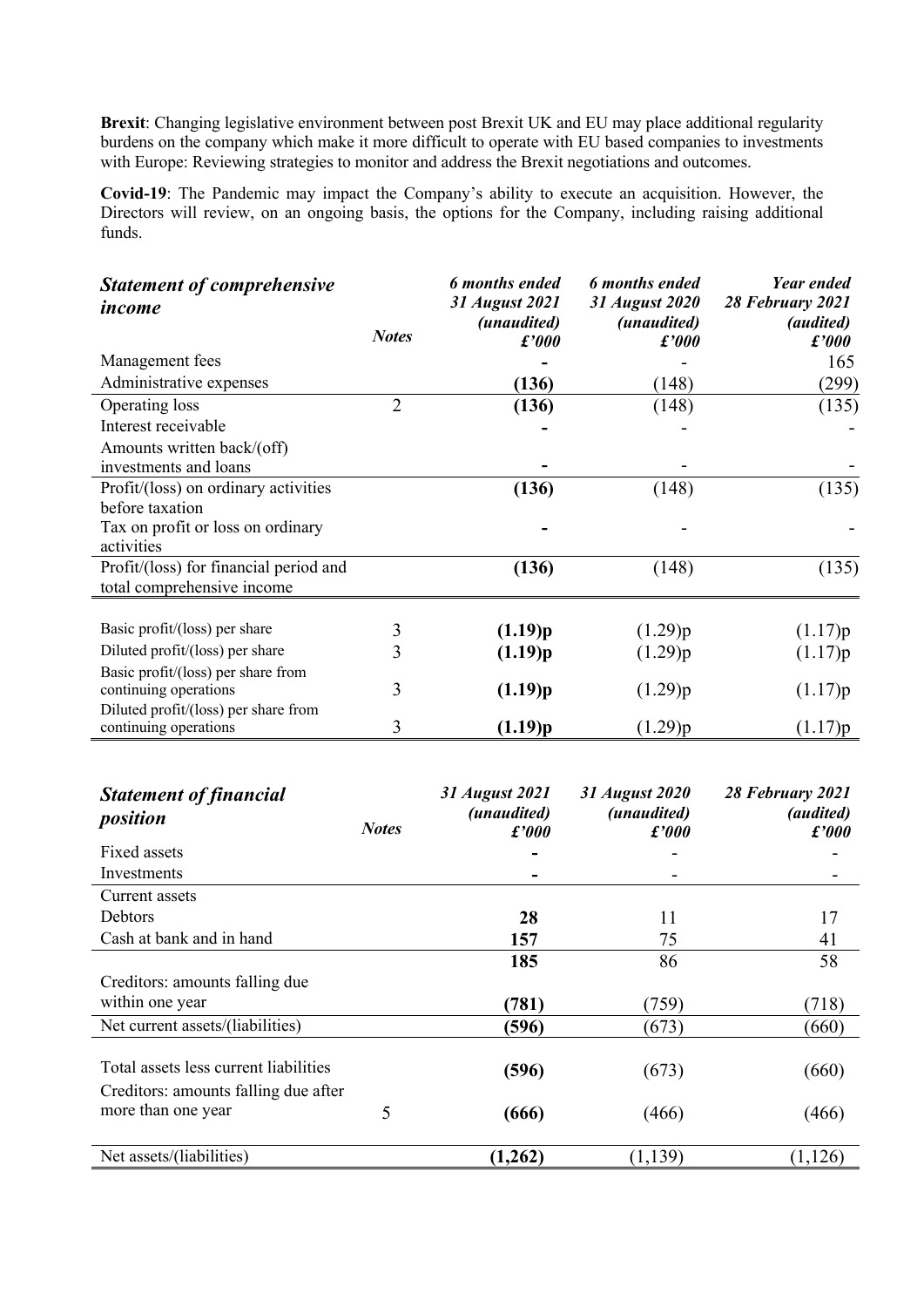| Capital and reserves       |         |          |         |
|----------------------------|---------|----------|---------|
| Share capital              | 230     | 230      | 230     |
| Share premium              | 475     | 475      | 475     |
| Profit and loss account    | (1.967) | (1, 844) | (1,831) |
| Total equity shareholders' | (1,262) | (1,139)  | (1,126) |
| funds/(deficit)            |         |          |         |

| <b>Statement of changes in</b><br>equity | 6 months ended<br>31 August 2021<br>(unaudited)<br>f'000 | 6 months ended<br>31 August 2020<br>(unaudited)<br>f'000 | <b>Year ended</b><br>28 February 2021<br><i>(audited)</i><br>f'000 |
|------------------------------------------|----------------------------------------------------------|----------------------------------------------------------|--------------------------------------------------------------------|
| Profit/(loss) attributable to ordinary   |                                                          |                                                          |                                                                    |
| shareholders                             | (136)                                                    | (148)                                                    | (135)                                                              |
| Issue of new ordinary shares less costs  |                                                          |                                                          |                                                                    |
| Net increase/(decrease) in shareholders' |                                                          |                                                          |                                                                    |
| funds                                    | (136)                                                    | (148)                                                    | (135)                                                              |
| Opening Shareholders' funds/(deficit)    | (1, 126)                                                 | (991)                                                    | (991)                                                              |
| Closing Shareholders' funds/(deficit)    | (1,262)                                                  | (1,139)                                                  | (1, 126)                                                           |

| <b>Statement of cash flows</b>         | <b>6</b> months ended<br>31 August 2021<br>(unaudited)<br>f'000 | <b>6</b> months ended<br>31 August 2020<br>(unaudited)<br>f'000 | Year ended<br>28 February 2021<br>(audited)<br>f'000 |
|----------------------------------------|-----------------------------------------------------------------|-----------------------------------------------------------------|------------------------------------------------------|
| <b>Cash flows from operating</b>       |                                                                 |                                                                 |                                                      |
| activities                             |                                                                 |                                                                 |                                                      |
| Profit/ $(\text{loss})$ for the period | (136)                                                           | (148)                                                           | (135)                                                |
| Adjustments for:                       |                                                                 |                                                                 |                                                      |
| Interest receivable                    |                                                                 |                                                                 |                                                      |
| Amounts written back on                |                                                                 |                                                                 |                                                      |
| investments and loans                  |                                                                 |                                                                 |                                                      |
| Amounts written off                    |                                                                 |                                                                 |                                                      |
| investments and loans                  |                                                                 |                                                                 |                                                      |
| Changes in:                            |                                                                 |                                                                 |                                                      |
| Trade and other debtors                | (11)                                                            | (4)                                                             | (11)                                                 |
| Trade and other creditors              | 62                                                              | (4)                                                             | 4                                                    |
| Net cash from operating                | (85)                                                            | (156)                                                           | (142)                                                |
| activities                             |                                                                 |                                                                 |                                                      |
| <b>Cash flows from investing</b>       |                                                                 |                                                                 |                                                      |
| activities                             |                                                                 |                                                                 |                                                      |
| Interest received                      |                                                                 |                                                                 |                                                      |
| Net cash used in investing             |                                                                 |                                                                 |                                                      |
| activities                             |                                                                 |                                                                 |                                                      |
| <b>Cash flows from financing</b>       |                                                                 |                                                                 |                                                      |
| activities                             |                                                                 |                                                                 |                                                      |
| Issue of new equity (net of            |                                                                 |                                                                 |                                                      |
| costs)                                 |                                                                 |                                                                 |                                                      |
| Proceeds from loans to                 | 200                                                             | 294                                                             | 409                                                  |
| company                                |                                                                 |                                                                 |                                                      |
| Repayment and conversion of            |                                                                 | (63)                                                            | (228)                                                |
| loans to company                       |                                                                 |                                                                 |                                                      |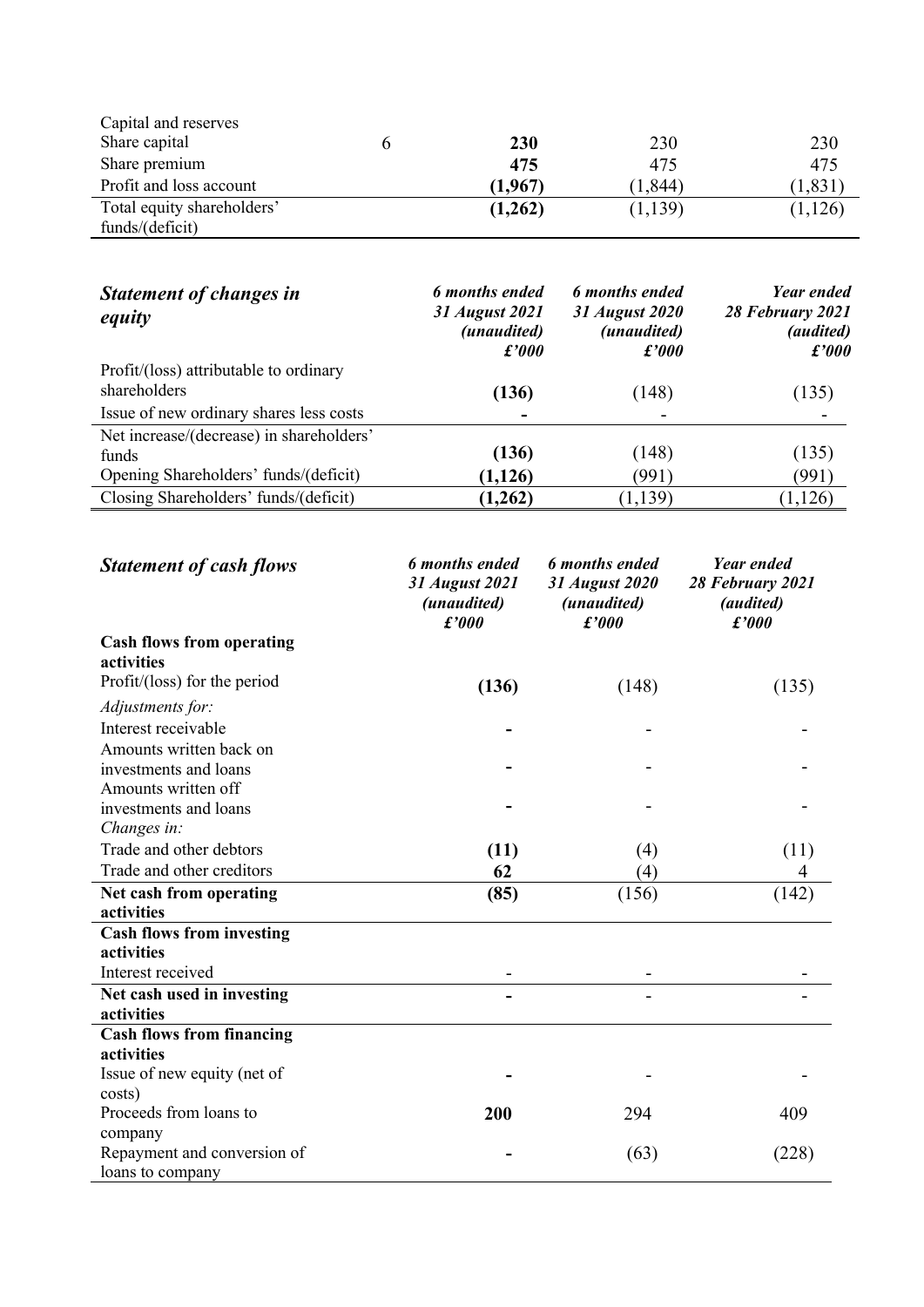| Net cash from financing<br>activities                   | 200 | 231 | 181 |
|---------------------------------------------------------|-----|-----|-----|
| Net increase/(decrease) in<br>cash and cash equivalents | 115 | 75  | 39  |
| Cash and cash equivalents at<br>beginning of period     | 37  | 3   | (2) |
| Cash and cash equivalents at<br>end of period           | 152 |     |     |

### *Notes to the Interim Report*

#### **1. Basis of preparation of the interim report**

The condensed set of financial statements for the six months ended 31 August 2021 has been prepared on a basis consistent with the financial statements for the year ended 28 February 2021.

The condensed set of financial statements for the six months ended 31 August 2021 has not been audited or reviewed by the auditors pursuant to the Auditing Practices Board guidance on Review of Interim Financial Information.

The comparative financial information for the year ended 28 February 2021 has been extracted from the audited financial statements, on which the auditors issued an unqualified audit report, and which have been delivered to the Registrar of Companies.

The financial information contained in the interim statement does not constitute statutory accounts within the meaning of section 434 of the Companies Act 2006.

There are no acquired or discontinued operations in the relevant financial periods.

There are no recognized gains or losses other than the profit or loss for the relevant financial periods.

Highway Capital plc is a stand-alone company and does not prepare consolidated accounts. It has therefore continued to prepare its accounts in accordance with UK rather than international accounting standards.

### **2. Operating loss**

This is stated after charging:

|                         | 6 months ended<br>31 August 2021<br>(unaudited)<br>f'000 | 6 months ended<br>31 August 2020<br>(unaudited)<br>$\pounds'000$ | Year ended<br>28 February 2021<br>(audited)<br>f'000 |
|-------------------------|----------------------------------------------------------|------------------------------------------------------------------|------------------------------------------------------|
| Directors' remuneration |                                                          |                                                                  |                                                      |
| - salaries and fees     | 48                                                       | 48                                                               | 96                                                   |
| Auditors' remuneration  |                                                          |                                                                  |                                                      |
| - audit services        | 10                                                       | 6                                                                | 15                                                   |
| - other services        | $\overline{\phantom{0}}$                                 |                                                                  |                                                      |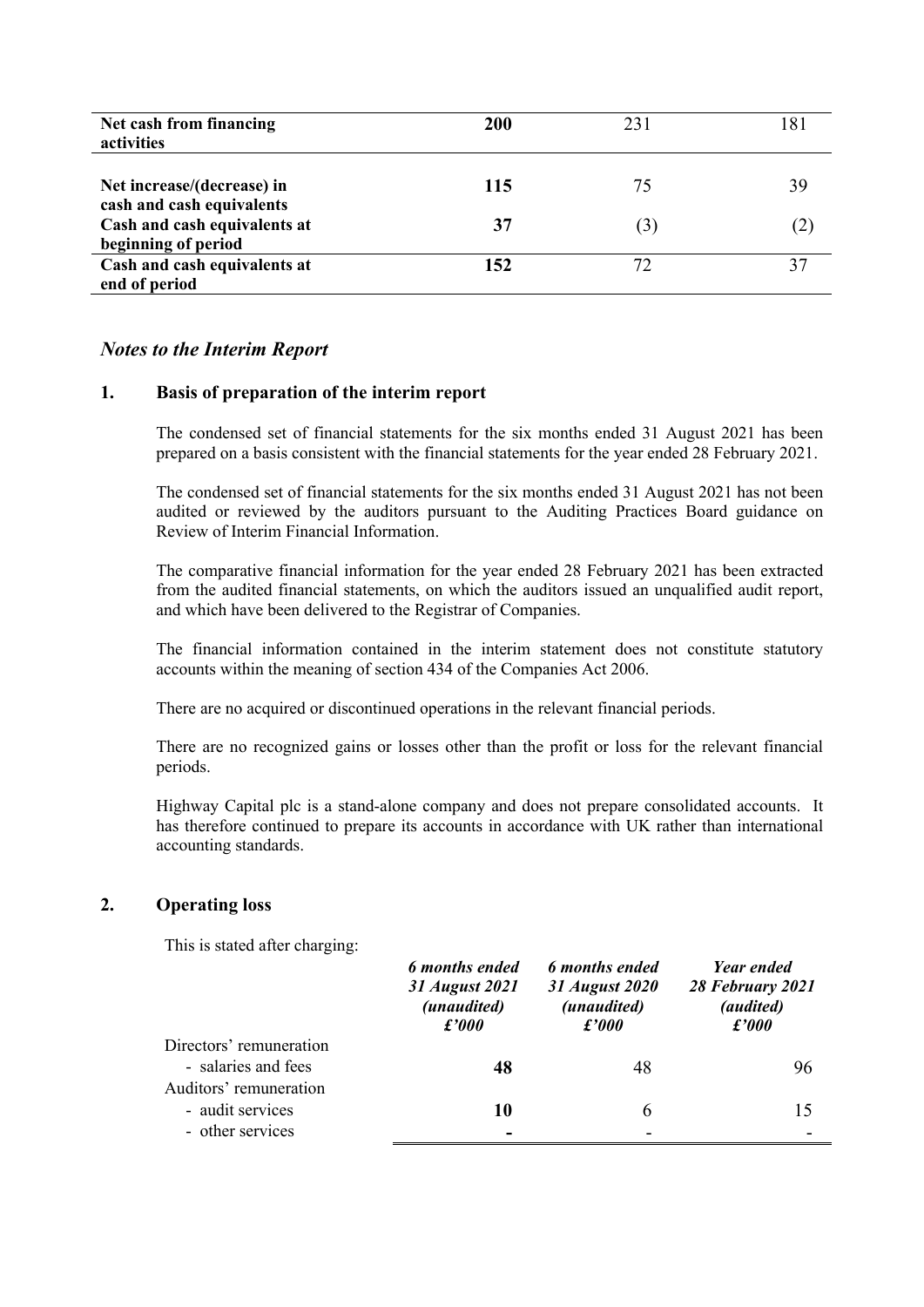## **3. Profit/(loss) per share**

The profit/(loss) per ordinary share calculation has been based on the loss attributable to ordinary shareholders of £136,000 (August 2020: loss £148,000; February 2021: loss £135,000), divided by 11,490,201 (August 2020: 11,490,201; February 2021: 11,490,201) being the weighted average number of ordinary shares in issue during the period. There is no difference between the basic and the diluted loss per ordinary share, as any adjustment would be anti-dilutive.

There are no discontinued operations in the periods and, therefore the basic and the diluted profit/(loss) per ordinary share from continuing operations are the same as the basic and the diluted profit/(loss) per ordinary share.

### **4. 2021 interim dividend**

No interim dividend has been declared.

#### **5. Creditors: due after more than one year**

The creditor due after more than one year of £666,000 (August 2020: £466,000; February 2021: £466,000), is made up of the following: (a) £4,000 from B Patnaik, a director, and £1,000 from institutional investors (these loans are unsecured, repayable after two years, and bearing interest at a rate of 5% per annum); and (b) £27,000 from B Patnaik, a director, £70,000 from D Zych, a shareholder and former director, £564,000 from institutional investors (these loans are unsecured, repayable after five years, convertible at the holder's request into new ordinary shares in the company at a price of 5 or 10 pence per share; in the event that the loan is not repaid or converted prior to its maturity date then it will attract accrued interest at a rate of 5% per annum); and £200,000 from an institutional investor which is unsecured, repayable after five years, convertible at the holder's request into new ordinary shares in the company at a price of 5 pence per share; and accrues interest of £20,000 up to 31 December 2021 and at a rate of 12% per annum thereafter.

#### **6. Share capital**

|                                 | 31 August 2021<br>(unaudited) | 31 August 2020<br>(unaudited) | 28 February 2021<br><i>(audited)</i> |
|---------------------------------|-------------------------------|-------------------------------|--------------------------------------|
| Ordinary shares of 2p each      |                               |                               |                                      |
| Allotted, called-up, fully paid |                               |                               |                                      |
| Number of shares                | 11,490,201                    | 11,490,201                    | 11,490,201                           |
| Nominal value                   | £229,804                      | £229,804                      | £229,804                             |

#### **7. Related party transactions**

As at the balance sheet date, there are loans to the company of £31,000 from B Patnaik, a director of the company, and £255,000 from N Mayster, a director and shareholder of the company. The terms of the loans are interest at 5% and this is considered reasonable.

No other related party transactions were undertaken as such that are required to be disclosed under FRS 102.

#### **8. Responsibility statement**

We confirm that to the best of our knowledge: